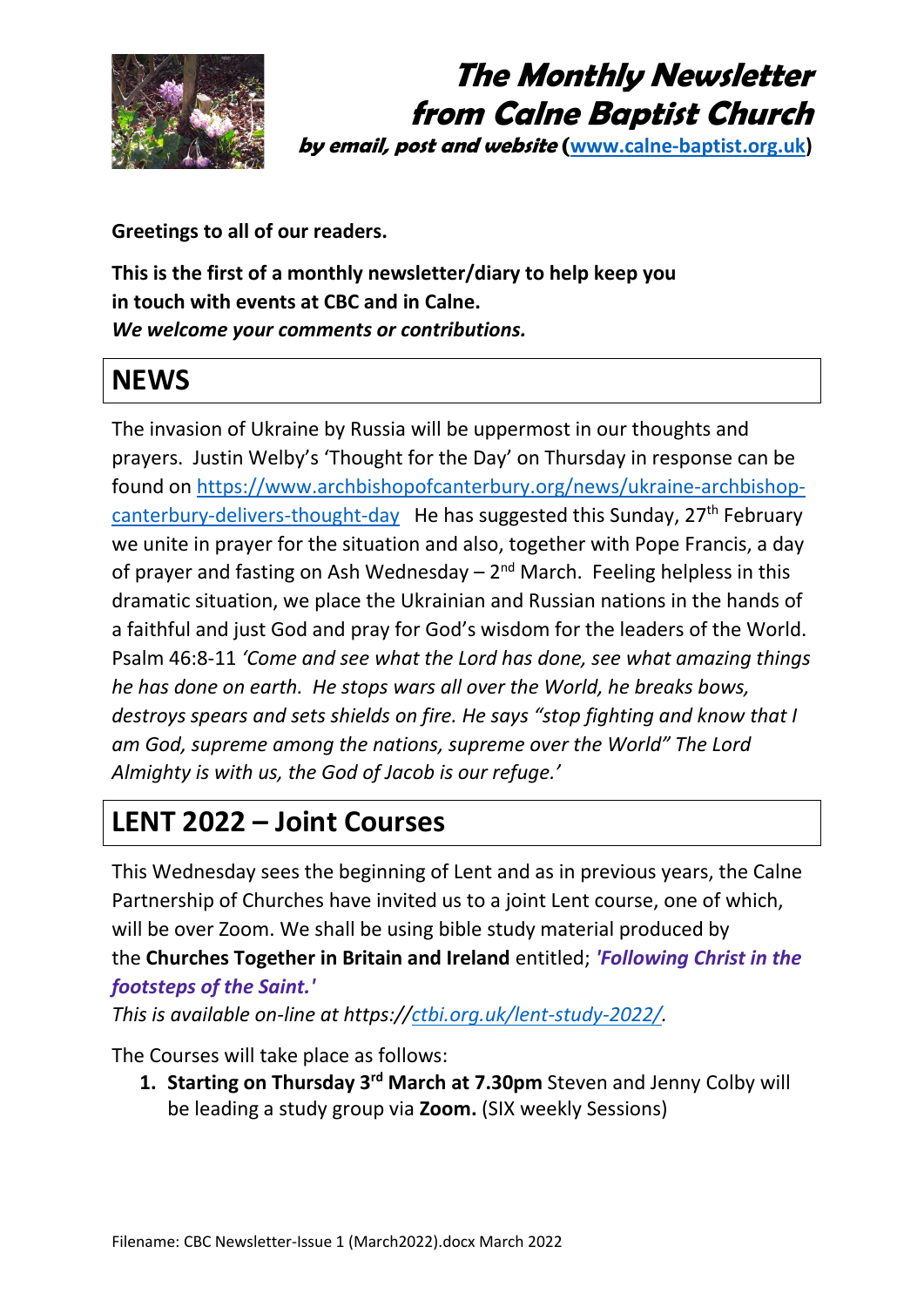**2. Starting on Monday 7th March at 7.30 pm** Eleanor Bujalska from Calne Methodist Church will be leading a study group at the **Methodist Church Hall** in Silver Street, 7 South Pl, Calne SN11 0JA. (FIVE weekly Sessions)

If you would like to join, or find out more, please contact: **Thursday sessions:** Steven and Jenny; [stevenjenny.colby@gmail.com](mailto:stevenjenny.colby@gmail.com) 01249 819097 or Kathryn Miller 821031 or

**Monday Sessions:** Eleanor; [embujalska@hotmail.com](mailto:embujalska@hotmail.com) phone on 01249 760377.

**Also full details can be found at [www.calne-baptist.org.uk/lent2022](http://www.calne-baptist.org.uk/lent2022)**

## **MARCH DIARY**

**The 21st February saw the beginning of Fairtrade Fortnight** which ends on 6th March. This is an opportunity for the promotion and continuing use of Fairtrade goods. Unfortunately, we have not been able to have a Traidcraft stall in church over the past two years but we are always able to order Fairtrade goods from our local rep so get in touch with Jenny/Stan to get a catalogue and place an order or you can access Traidcraft online at [https://www.traidcraftshop.co.uk](https://www.traidcraftshop.co.uk/)

Sunday 27<sup>th</sup> February – 6.00 pm. We have our usual monthly 6-6.30pm prayer time via Zoom. Check with [secretary@calne-baptist.org.uk](mailto:secretary@calne-baptist.org.uk) for the link.

**Monday 28th February** – 4.00 pm. 20/20 vision group meeting. Please hold them in your prayers.

**From Tuesday, 1st March**, a Baby Massage Group are using the church for their sessions each week during term time. If you or anyone you know, are interested in finding out more about this, contact Jenny.

**Thursday 3rd March** – Kingston House Service at CBC (**note this is solely for the residents of Kingston House)**

**Thursday 3 rd March at 7.30pm** – Join the Thursday Lent Course via **Zoom** starting today. Details at [www.calne-baptist.org.uk/lent2022](http://www.calne-baptist.org.uk/lent2022)

**Friday 4th March** – **WORLD DAY OF PRAYER**. This annual prayer day is taking place at CBC this year. The Service, prepared by the UK, is based on the Bible statement in Jeremiah – 'I know the plans I have for you' – always relevant but perhaps particularly so for CBC this year. We would encourage as many as are